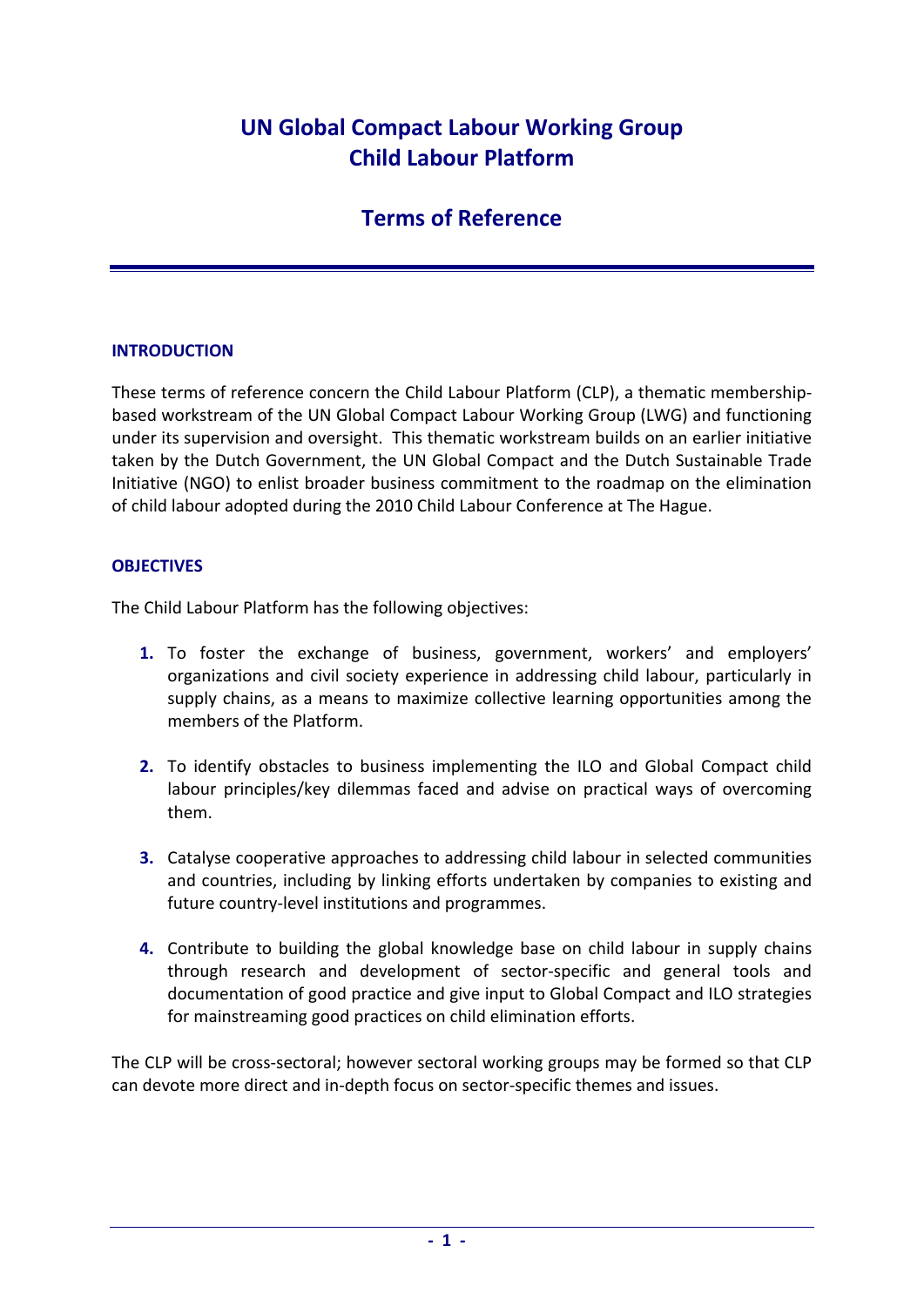#### **CORE ACTIVITIES**

- **1.** Provide a forum for exchange of experience and know‐how in combating child labour, through annual in-person conferences, a public website with a dedicated CLP members-only platform, webinars and other web-based tools. Sector specific working groups may be formed on an ad hoc basis to facilitate collaboration across industries.
- **2.** Provide training and knowledge building on child labour, drawing on ILO‐IPEC's 20 years of research and practical experience in supporting the elimination of child labour in supply chains. This training can be tailored to specific sectors and themes, such as child labour monitoring, systems for age verification, avoiding business practices which foster and/or encourage child labour, and mitigating and remediating child labour.
- **3.** Reach out to additional companies, to widen the membership base and promote its long-term success and sustainability. Special effort will be made to engage new members from the Global South, and to increase the number of sectors represented.
- **4.** Participate in research and projects on child labour and business, including guidance tools and sector‐specific materials.
- **5.** Create linkages with national and local level institutions and programmes on child labour elimination, including ILO constituents (governments and workers' and employers' organization) and tripartite National Steering Committees against child labour as well as UN Global Compact Local Networks. CLP members will also receive regular updates on changes in child labour legislation, including Hazardous Work Lists set at the country level.
- **6.** Create linkages with global networks on child labour such as the International Partnership for Cooperation on Child Labour in Agriculture, the Global Task Force on Child Labour and Education, Education for All, and Understanding Children's Work (ILO, UNICEF and World Bank).

# **ADDITIONAL ACTIVITIES**

The ILO can provide a range of additional services to CLP members or working groups. These would require funding in addition to the membership fee (detailed in the Membership section, below). The amount of additional funding would depend on the nature and scope of support requested. These can include technical assistance in:

**1.** Assessing companies' systems for due diligence and remediation to prevent and eliminate child labour in their operations and supply chains; ensuring alignment of company codes of labour practice with ILO Conventions on child labour; guidance and training of staff and supply chain partners for the implementation of company policies.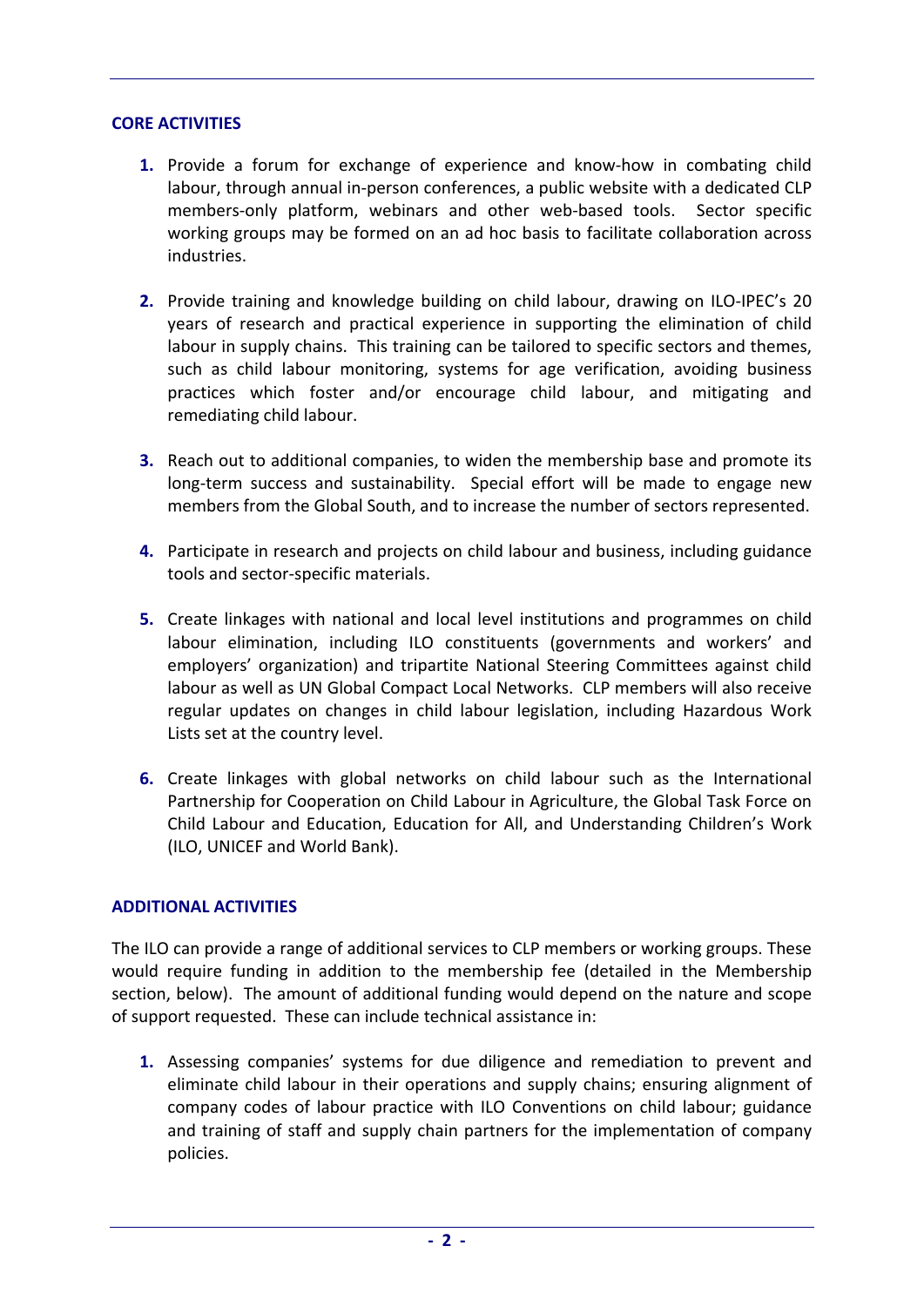- **2.** Providing direct support to businesses and unions to prevent and eliminate child labour. IPEC links companies with tripartite national structures and processes to eliminate child labour, including by strengthening labour inspection and national child labour monitoring systems (CLMS), and facilitates dialogue with governments and workers' and employers' organizations on child labour policy and legislation. For example, in 2012 IPEC worked with industry groups to support the development and implementation of national child labour policy in Malawi's agriculture sector. Projects also can include work at the community level, leveraging IPEC's extensive experience in sustainably preventing and eliminating child labour. IPEC is currently working with industry coalitions to support the development of national CLMS systems and pilot them in cocoa growing districts in West Africa. Such initiatives anchor industry efforts to ensure supply chains free of child labour in nationallyowned policies and programmes, thereby promoting sustainability and preventing displacement of children from work in supply chains into more hidden forms of child labour.
- **3.** Impact assessments of interventions to eliminate child labour, including baseline surveys and qualitative research.

# **GOVERNANCE AND SUPPORT STRUCTURE**

The Child Labour Platform is a thematic group of the Labour Working Group of the UN Global Compact (UNGC), and as such functions under its supervision and with its support.

The Labour Working Group of the Global Compact is co-chaired by the heads of the International Organization of Employers and the International Trade Union Confederation (ITUC). In countries around the world, the membership of the IOE, ITUC and Global Union Federations form part of National Child Labour Steering Committees that help shape and implement child labour policy at the national level.

The ILO is the UN specialized agency responsible for drawing up and overseeing international labour standards and one of the founding UN agencies of the UNGC. Among the ILO standards of particular relevance for business are the universally recognized Fundamental Principles and Rights at Work: freedom of association and the right to collective bargaining; the elimination of child labour; the elimination of forced labour; and the elimination of discrimination in respect of employment, which form the four Global Compact Labour Principles. The ILO is the only 'tripartite' agency in the UN system, bringing together representatives of governments, employers and workers to jointly shape policies and programmes promoting Decent Work for all.

The UNGC Office and the ILO will provide coordinated support to the Child Labour Platform. The Global Compact Office will provide communications and networking support, including through its system of Local Networks. Expert technical support will be mainly provided by the ILO's International Programme on the Elimination of Child Labour (IPEC) and Multinational Enterprises Programme (EMP/MULTI), ILO's lead unit for engagement with the Global Compact on the Labour Principles, both of which will regularly liaise with the Bureaux for Workers' and Employers' Activities, including for project proposals.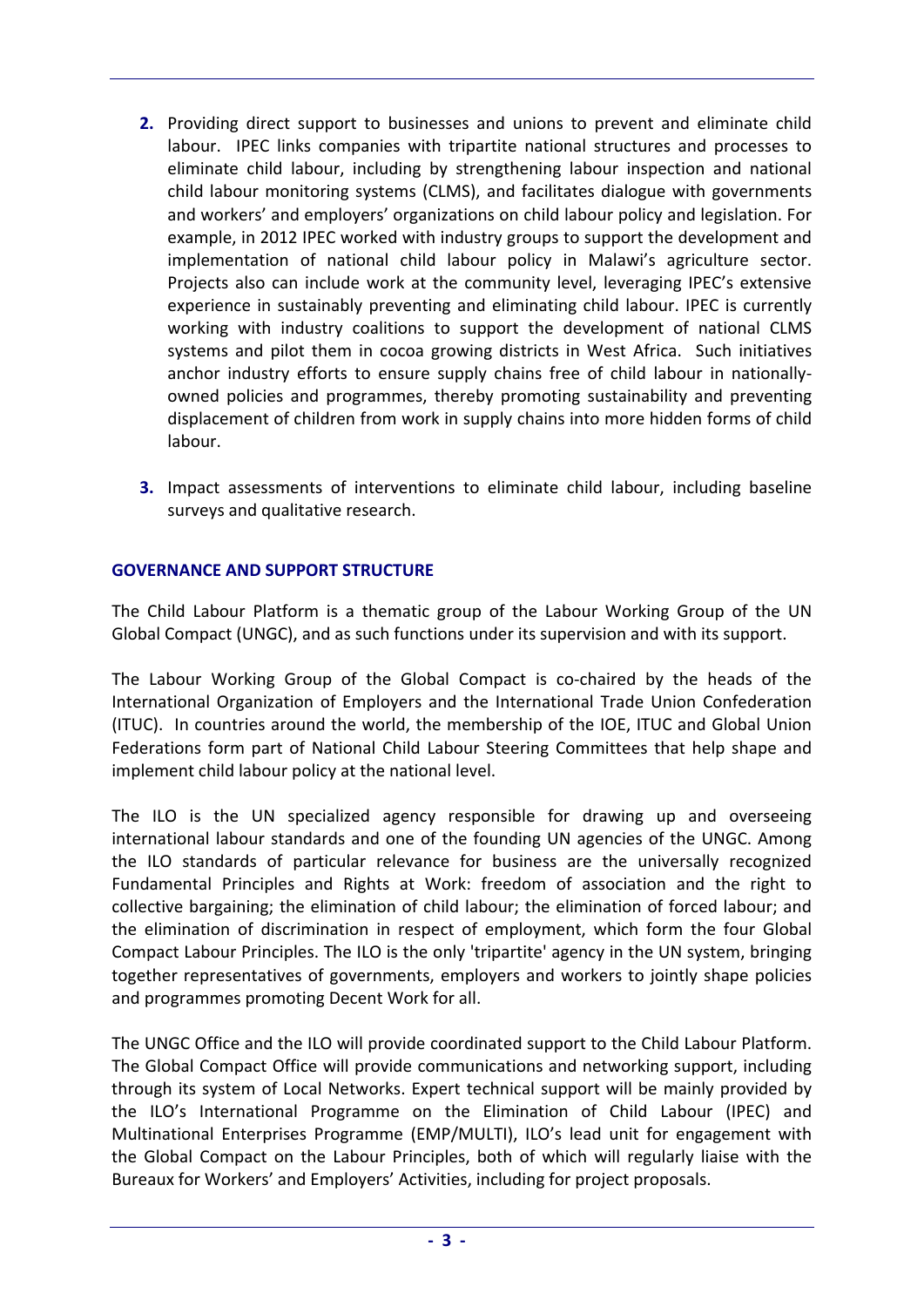ILO‐IPEC was launched in 1992 and currently has programmes in over 90 countries. Drawing on the Decent Work Agenda and the integrated approach it advocates, IPEC provides support to ILO member States to mainstream child labour in key policy areas and to promote laws and practices to fight child labour, mainly based on ILO Conventions 138 and 182. IPEC's policy advice, including with regard to child labour in supply chains, is informed by extensive technical cooperation experience in communities worldwide as well as by a robust research programme.

The Multinational Enterprises Programme is responsible for the promotion and follow‐up of the Tripartite Declaration of Principles concerning Multinational Enterprises and Social Policy (MNE Declaration), which is the ILO's key tool for promoting labour standards and principles in the corporate world.

The Bureau for Workers' Activities (ACTRAV) and the Bureau for Employers' Activities (ACT/EMP) are responsible for strengthening the development of workers' and employers' organizations in all countries, to enable them to play their role effectively at the national level and, via international structures, at the regional and global level.

#### **MEMBERSHIP**

The Child Labour Platform is a membership‐based thematic workstream of the UN Global Compact Labour Working Group, open to companies committed to contributing to the effective elimination of child labour. The CLP is also open to other UN agencies, trade unions, business associations and other relevant stakeholders, bringing additional research and social mobilization capacity to the CLP. Relevant multi-stakeholder initiatives can provide further perspective and insights from their experience in building coalitions to tackle child labour in specific sectors.

Membership will provide participating businesses with access to the platform for exchange of experiences and to a range of services provided by ILO child labour experts in collaboration with the Labour Working Group, as well as other technical units of the International Labour Organization.

Members will have access to annual CLP conferences, ad hoc training workshops and meetings, webinars and updates to child labour legislation and policies. The CLP will host a members‐only website as a repository of publications, communities of practice and events board. The CLP may also form sector and/or theme‐based working groups. These can be organized around tailored research or workshops/conferences in relevant countries and sectors, drawing on ILO's large network of sectoral and child labour expertise, including from other UN agencies. Please see Annex 1 for an Indicative Workplan.

The membership fee is USD 20,000 annually for corporate members, which will cover member companies' participation in the Core Activities of the CLP. To encourage diversity among participating companies and promote multi‐stakeholder involvement, the annual fee will be reduced or eliminated for small and medium-sized enterprises and non-company members.